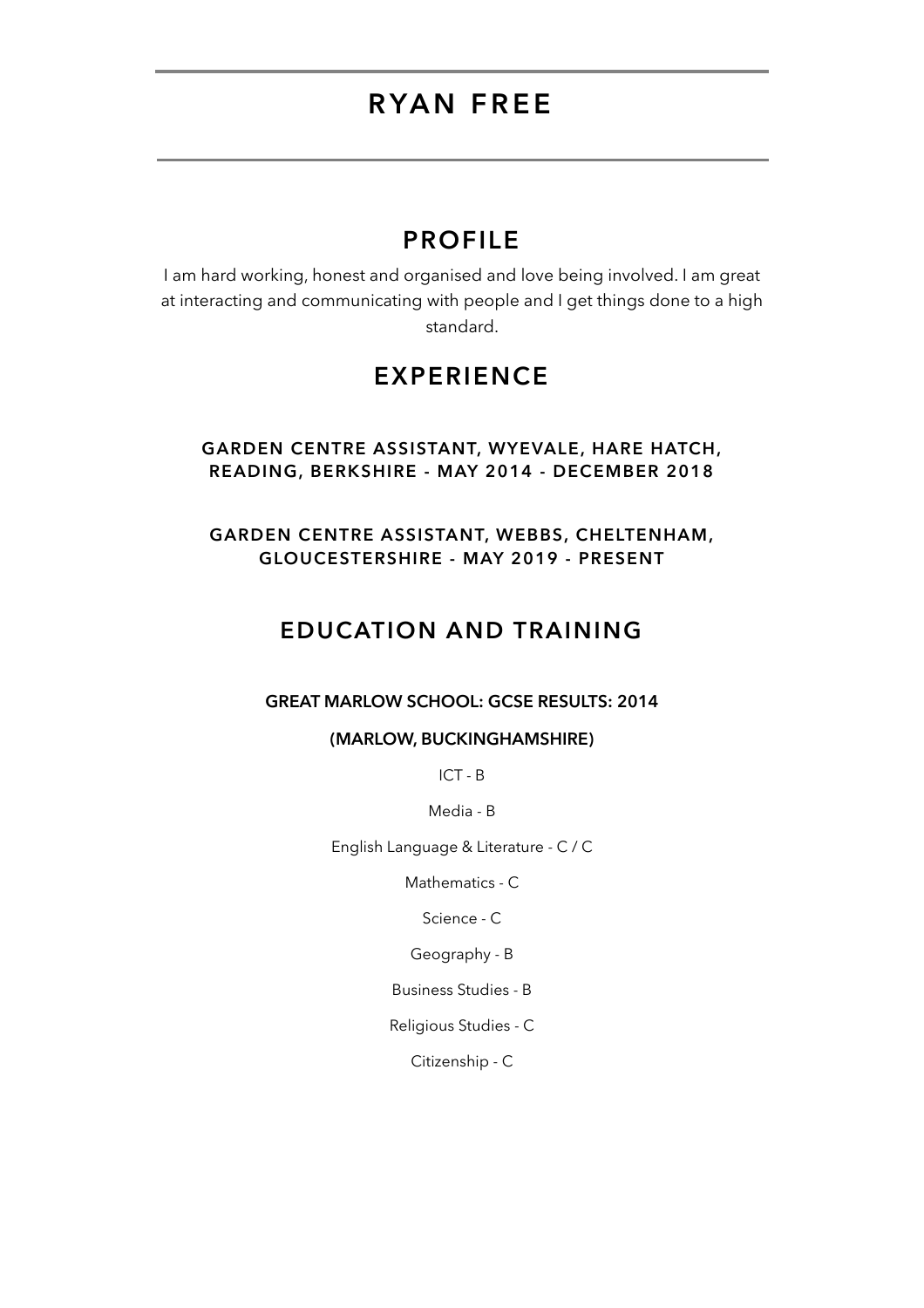#### **AMERSHAM & WYCOMBE COLLEGE: (AMERSHAM, BUCKINGHAMSHIRE)**

#### **90 CREDIT DIPLOMA IN PHOTOGRAPHY (2016)**

GRADUATED WITH TRIPLE DISTINCTION \*

+ RECEIVED STUDENT PHOTOGRAPHY AWARD IN 2016

### **UNIVERSITY OF GLOUCESTERSHIRE: DOCUMENTARY AND PHOTOJOURNALISM (2016 - 2019)**  BA HONS: FIRST CLASS HONOURS

### **UNIVERSITY OF GLOUCESTERSHIRE: (2019 - CURRENT)**

### **PHOTOGRAPHY**

MASTER OF ARTS: PREDICTED A FIRST CLASS HONOURS

## **OTHER INTERESTS AND HOBBIES:**

2007 BRITISH TAEKWONDO CHAMPION (LIGHTWEIGHT DEVISION)

AVID ROAD CYCLIST

SELF INITIATED PHOTOGRAPHIC PROJECTS (FREELANCE DEVELOPMENT)

PORTRAIT PHOTOGRAPHER, BOOK MAKER, DARKROOM PRINTER

PHOTOGRAPHIC EXPERIMENTATION, ANALOGUE PHOTOGRAPHY, PAINTING AND DIGITAL MANIPULATION OF PHOTOGRAPHS

LOCAL CREATIVE ENVIRONMENTS

STUDYING AND WRITING IN PHOTOGRAPHY